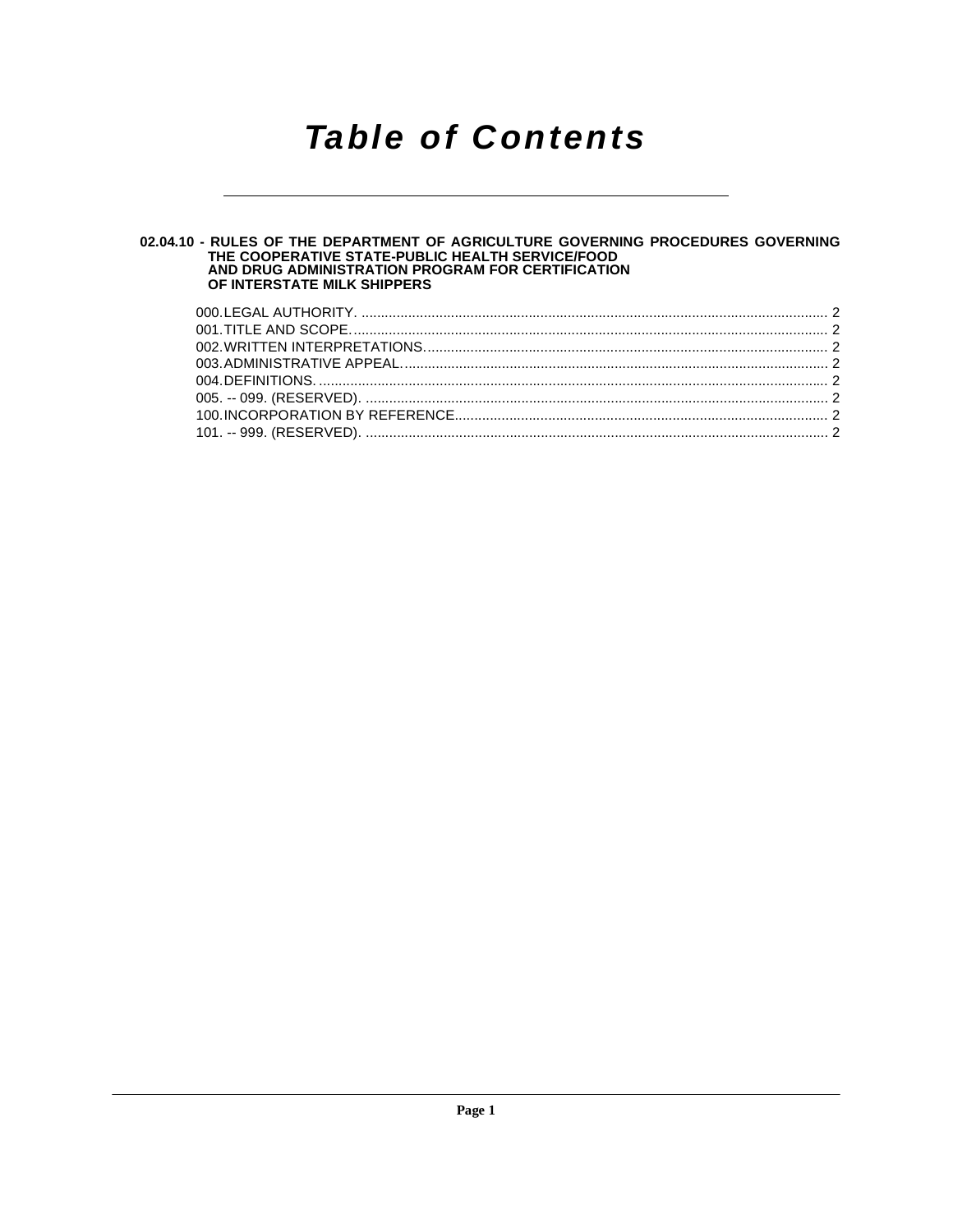### **IDAPA 02 TITLE 04 Chapter 10**

#### <span id="page-1-0"></span>**02.04.10 - RULES OF THE DEPARTMENT OF AGRICULTURE GOVERNING PROCEDURES GOVERNING THE COOPERATIVE STATE-PUBLIC HEALTH SERVICE/FOOD AND DRUG ADMINISTRATION PROGRAM FOR CERTIFICATION OF INTERSTATE MILK SHIPPERS**

# <span id="page-1-2"></span><span id="page-1-1"></span>**000. LEGAL AUTHORITY.**  This chapter is adopted under the legal authority of Title 37, Chapter 4, Idaho Code. (4-8-94) **001. TITLE AND SCOPE.**  The title of this chapter is "Rules of the Department of Agriculture Governing Procedures Governing the Cooperative State-Public Health Service/Food and Drug Administration Program for Certification of Interstate Milk Shippers". This chapter has the following scope. These rules shall govern procedures for developing uniform milk sanitation enforcement methods for certification of interstate and intrastate movement of Grade A milk supplies as outlined in the "Grade A Pasteurized Milk Ordinance". The official citation of this chapter is IDAPA 02.04.10.000 et. seq. For<br>example, this section's citation is IDAPA 02.04.10.001. example, this section's citation is IDAPA 02.04.10.001. **002. WRITTEN INTERPRETATIONS.** There are no written interpretations of these rules. (4-8-94) **003. ADMINISTRATIVE APPEAL.** There is no provision for administrative appeals before the Department of Agriculture under this chapter. (4-8-94) **004. DEFINITIONS.**  There are no written definitions for these rules. (4-8-94)

# <span id="page-1-9"></span><span id="page-1-6"></span><span id="page-1-5"></span><span id="page-1-4"></span><span id="page-1-3"></span>**005. -- 099. (RESERVED).**

# <span id="page-1-10"></span><span id="page-1-7"></span>**100. INCORPORATION BY REFERENCE.**

<span id="page-1-12"></span>**01. Title Of Document**. The Department of Agriculture hereby incorporates by reference and adopts as its own, "Procedures Governing the Cooperative State-Public Health Service/Food and Drug Administration Program for Certification of Interstate Milk Shippers," 1991 Revision as amended.

<span id="page-1-11"></span>**02. Location Of Document**. Copies of this publication are available from the Milk Safety Branch, Food and Drug Administration, Public Health Service, US Department of Health and Human Services, 200 'C' St., S.W., Washington, D.C. 20204 and through the Department of Administration, Office of the Rules Coordinator, located at 650 West State Street, Boise, Idaho 83720. (4-8-94) located at 650 West State Street, Boise, Idaho 83720.

# <span id="page-1-8"></span>**101. -- 999. (RESERVED).**